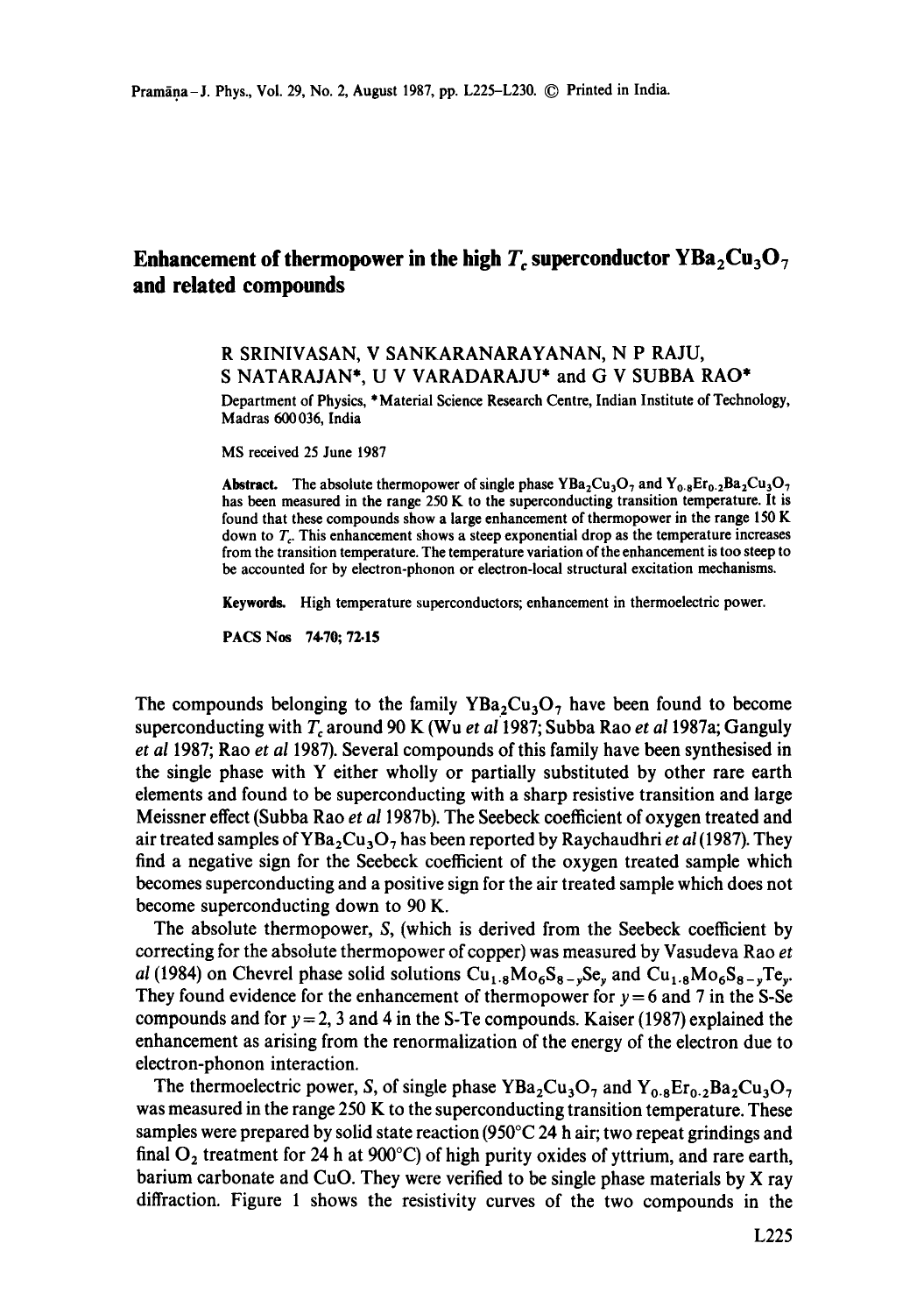

Figure 1. Variation of normalized electrical resistivity with temperature for YBa<sub>2</sub>Cu<sub>3</sub>O<sub>7</sub> (inverted triangles) and  $Y_{0.8}Er_{0.2}Ba_2Cu_3O_7$  (circles).



**Figure 2.** Variation of magnetic susceptibility with temperature for  $Y_{0.8}Er_{0.2}Ba_2Cu_3O_7$ .

temperature region studied here obtained by using a four probe technique. The sharpest transition was observed in  $Y_{0.8}E_{10.2}Ba_2Cu_3O_7$ , the diamagnetic susceptibility signal of which is shown in figure 2. The transition width was less than 2 K in this sample. Calibration with a sample of lead indicated that more than 70% of the sample volume became superconducting in both cases.

The absolute thermoelectric power of the  $YBa<sub>2</sub>Cu<sub>3</sub>O<sub>7</sub>$  compound is shown in figure 3. The thermoelectric power drops to zero at  $T_c$  as expected for bulk superconductor. The sign of the absolute thermopower which is obtained from subtracting the measured Seebeck coefficient from the absolute thermoelectric power of copper is positive. Above 150 K the points lie on a straight line which when extrapolated passes through the origin. The slope of the straight line is 0.0171  $\mu$ V/K<sup>2</sup>, which is about the same order as the slope in the Chevrel phase compounds found by Vasudeva Rao *et al* (1984).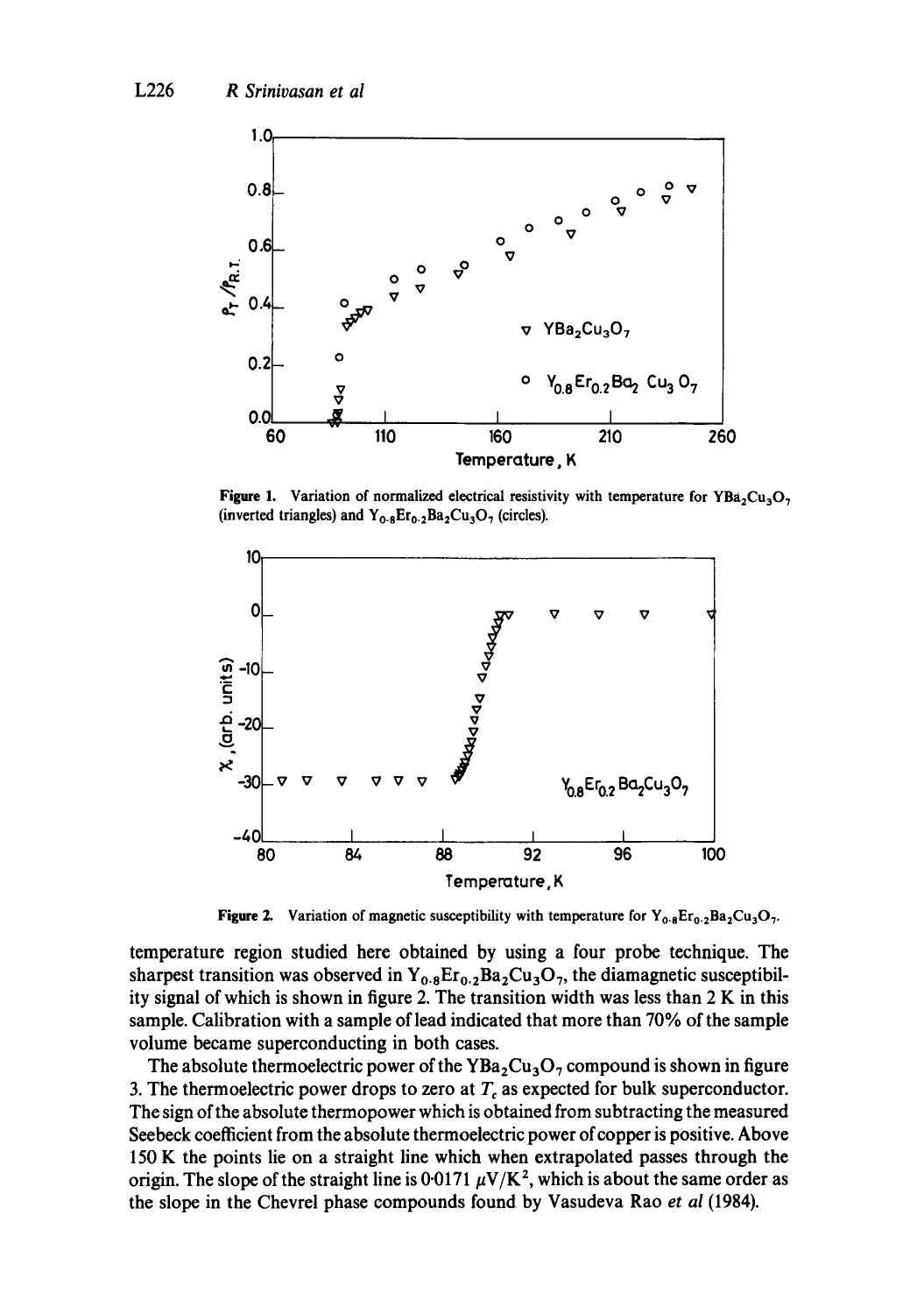

Figure 3. Absolute thermopower vs temperature plot for  $YBa<sub>2</sub>Cu<sub>3</sub>O<sub>7</sub>$  (circles) with fit to equation (4) (full line).



Figure 4a. Plot of enhancement factor  $a(T)$  against temperature for YBa<sub>2</sub>Cu<sub>3</sub>O<sub>7</sub> (inverted triangles); continuous line: From equation (3).

The enhancement of the thermopower seen below 150 K is defined by the quantity  $a(T) = [(S(T) - S_{ed}(T))/S_{ed}(T)]$  where the electron diffusion thermopower  $S_{ed}(T)$ is in this case 0.0171 T. Figure 4a shows a plot of  $a(T)$  for the yttrium compound. It is seen that (i) the enhancement reaches a value of  $0.8$  near the superconducting transition and (ii) the enhancement decreases rapidly as the temperature increases and becomes insignificant at 150 K. For comparison the behaviour in  $Cu_{1,8}Mo_{6}S_{5}Te_{3}$  observed by Vasudeva Rao *et al* (1984) is shown in figure 4b. It is seen that in this case the enhancement decreases from about  $0.97$  at  $26$  K to a vanishingly small value near 150 K.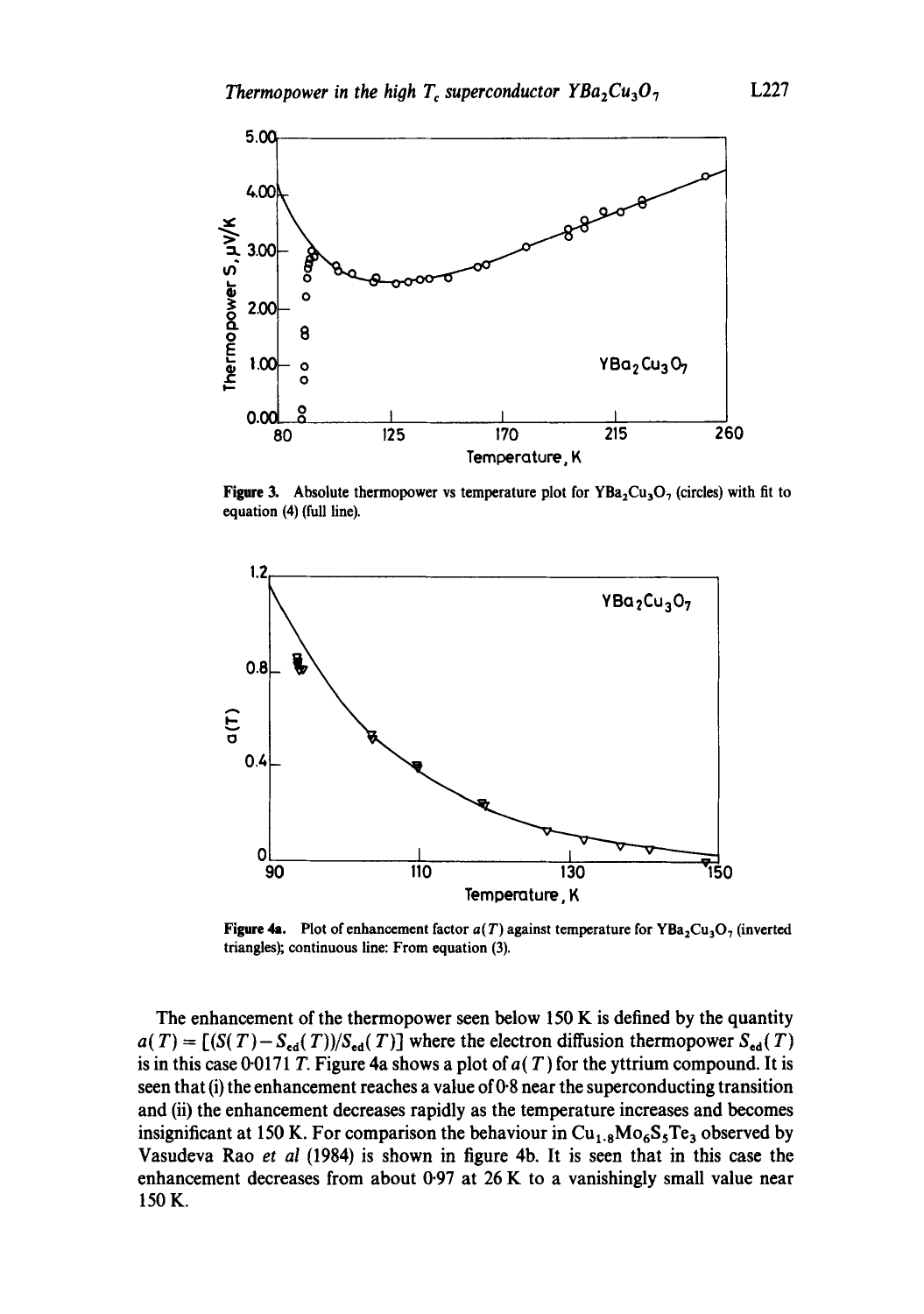

**Figure 4b.** Plot of enhancement factor as a function of temperature for  $Cu_{1.8}Mo_6S_5Te_3$ .

Kaiser (1987) has shown that the enhancement can be expressed in terms of the electron phonon mass enhancement factor and a universal function  $G_s(T/T_p)$  where

$$
\bar{\lambda}_s(T/T_D) = \int_0^\infty \frac{\alpha^2 F(E)}{E} G_s(F/k_B T) dE / \int_0^\infty \frac{\alpha^2 F(E)}{E} dE
$$
 (1)

where  $\alpha^2F(E)$  is the Eliashberg coupling function and  $G_s(E/k_B T)$  is a universal function given by

$$
G_s(y) = \frac{3}{\pi^2} \int_{-\infty}^{\infty} dz \left( \frac{-\partial f}{\partial z} \right) z \int_{-\infty}^{\infty} dt f(t) y^2 / [(t-z)^2 - y^2].
$$
 (2)

However, the temperature dependence of the enhancement in  $YBa<sub>2</sub>Cu<sub>3</sub>O<sub>7</sub>$  is too steep to be represented by the above expression assuming  $\alpha^2F(E)$  is proportional to E<sup>n</sup>, where n was taken to be 1, 2 or 3. A mechanism for electron pairing arising from local structural excitations (LSE) which can give rise to high T, was proposed by Vujicik *et al*  (1981). In this mechanism the mass enhancement factor  $\lambda_{LSE}$  depends on temperature as  $\tanh(E/k_B T)$  multiplied by the function  $G_s(E/k_B T)$  where E is assumed to be the energy difference between the two states characterizing the LSE. However, even this function does not adequately represent the dependence of  $a(T)$ . In fact  $a(T)$  is found to vary almost exactly as

$$
a(T) = 189.5 \exp(-T/17.7) \tag{3}
$$

or

$$
S(T) = 0.0171 T (1 + 189.5 \exp(-T/17.7)). \tag{4}
$$

One may think that the enhancement could arise from phonon drag. However, the range of temperature in which the enhancement is observed does not appear to make it likely. To check this, the thermoelectric power of the erbium substituted YBa<sub>2</sub>Cu<sub>3</sub>O<sub>7</sub> compound was measured. It is well known and also seen in Vasudeva Rao *et al* (1984)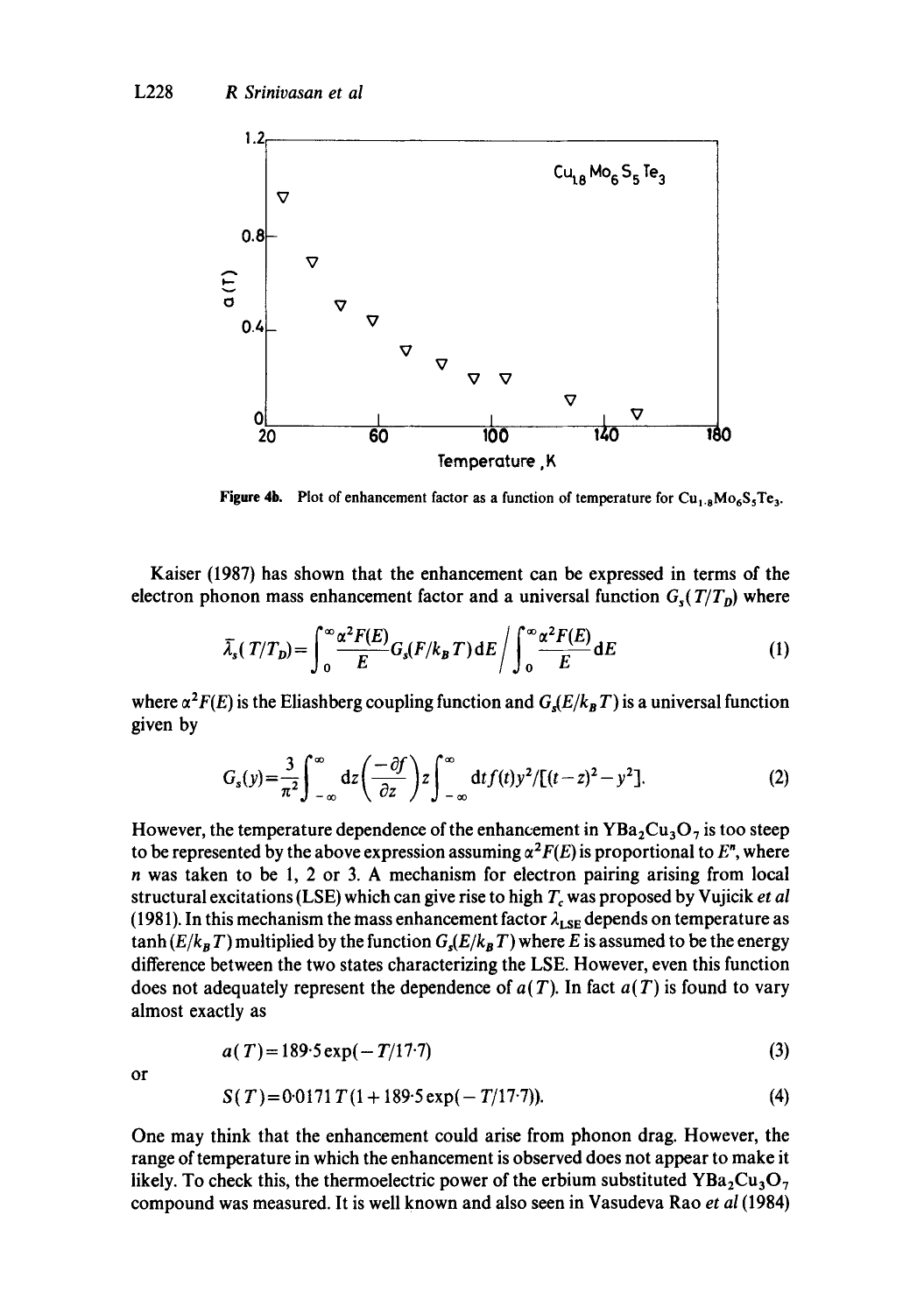

Figure 5. Variation of thermopower with temperature for  $Y_{0.8}E_{T_{0.2}}Ba_2Cu_3O_7$  (circles) with a fit to equation (5) (full line).

that alloying a given compound with a substituent drastically reduces the phonon drag effect. Figure 5 shows the thermoelectric power of the erbium substituted compound in the range 250 K to  $T_c$ . The enhancement below 150 K is still observed as strong as in the unsubstituted compound. In the range from  $T_c$  to 150 K the thermoelectric power can be well represented by the formula

$$
S(T) = 0.0124 T(1 + 99 \exp(-T/25)).
$$
\n(5)

It is noteworthy that the exponential and pre-exponential factors are of the same order as in the pure yttrium compound. In the erbium substituted compound one sees a subsidiary maximum in the thermopower in the region around 185 K. The origin of this peak is not clear.

Preliminary measurements on  $Y_{0.8}Ho_{0.2}Ba_2Cu_3O_7$  also showed the characteristic enhancement below 150 K. In this compound the thermopower in the region from  $T<sub>c</sub>$  to 150 K is well represented by

$$
S(T) = 0.0248 T(1 + 28.9 \exp(-T/28)).
$$
 (6)

Thus it is seen that in these compounds there is a characteristic exponential variation of thermopower enhancement below 150 K.

van Bruggen (1987, Private communication) has measured the thermoelectric power of superconducting  $La_{1.7}Ba_{0.3}CuO_4$  pellet. From the thermoelectric power they calculated the Fermi level  $E_F$  using the expression for the thermoelectric power in a single spherical band approximation. In this approximation the thermoelectric power is inversely proportional to  $E_F$ . The calculated values of  $E_F$  were found to vary from 1 eV at 306-6 K to 0.04 eV at 52-7 K. Such a variation is indicative of thermopower enhancement. The data of van Bruggen appear to yield an enhancement  $a(T)$  which varies as  $66 \exp(-T/49)$ . The enhancement in the superconducting lanthanum compound actually varies less steeply than the variation observed in  $YBa<sub>2</sub>Cu<sub>3</sub>O<sub>7</sub>$ .

Raychaudhri *et al* (1987) have found a significant difference in the Seebeck coefficient